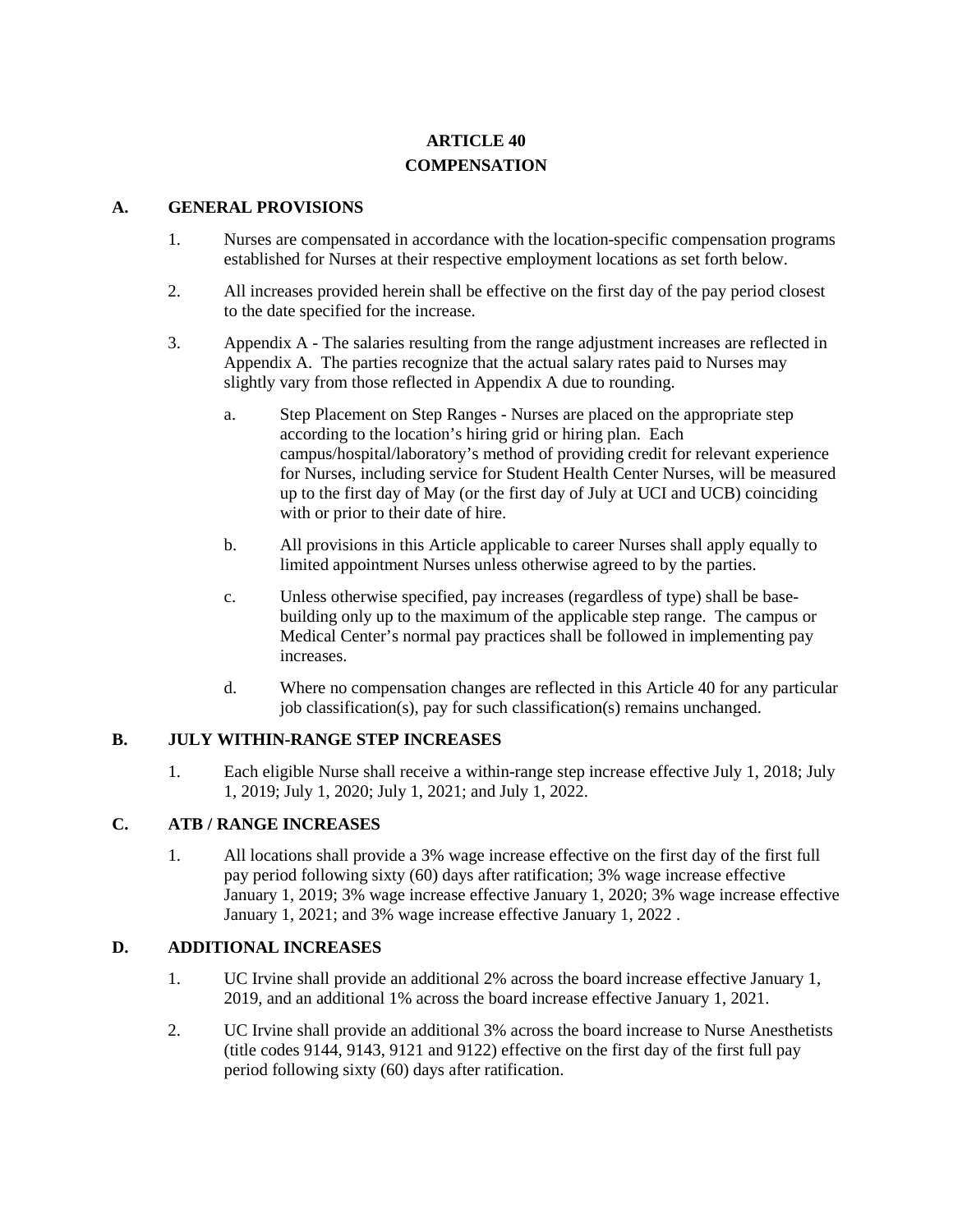- 3. UC San Diego shall provide an additional 1% across the board increase effective January 1, 2019, and an additional 1% across the board increase effective January 1, 2021.
- 4. UC Santa Cruz shall provide an additional 14% across the board increase effective on the first day of the first full pay period following sixty (60) days after ratification.
- 5. UCSF shall provide an additional 6% across the board increase to Nurse Practitioners (title codes 9146, 9147, 9148, and 9160) effective on the first day of the first full pay period following sixty (60) days after ratification.
- 6. UCLA only:

Effective on the first day of the first full pay period following sixty (60) days after ratification.

- a. Consolidate Transplant Coordinator 1, 2, & 3 Night, Weekend, and Holiday stipend to \$540.
- b. Increase Weekend Shift Differential to \$2.75 (from \$2.50).
- 7. UC Berkeley only:

Effective on the first day of the first full pay period following sixty (60) days after ratification, the Berkeley campus shall add four (4) steps to the top of the salary ranges (title codes 9139, 9138, 9147, and 9146).

8. The increases above that occur on the same date as the across the board increases shall not be compounded.

## **E. DIFFERENTIAL PAY - AS PROVIDED IN APPENDIX A**

### **F. SAN DIEGO, DAVIS, SAN FRANCISCO AND IRVINE SPECIALTY CERTIFICATION DIFFERENTIAL**

- 1. Full-time, part-time career and special per diem Nurses will receive Specialty Certification Differential when:
	- a. The certification is from a University-recognized professional organization Board or Agency; and
	- b. The Nurse is in a position in the specialty in which they are certified; and
	- c. The Nurse maintains current certification.
	- d. Qualifying full-time career Nurses will receive \$100.00 per month (or \$92.31 per quadri-weekly cycle), and qualifying part-time Nurses will receive a prorated amount on the basis of the appointment rate. Upon implementation of UC Path, payment calculations will be based on bi-weekly pay periods.
- 2. Qualifying Per Diem Nurses who have worked at least 1000 hours in the previous contract year shall receive a one-time, non-base building, non-retirement eligible lump sum payment of \$600. Review of qualifying hours shall be accomplished in the first month of the new contract year, and shall be paid as soon as practicable thereafter.

#### **G. LOS ANGELES SPECIALTY CERTIFICATION DIFFERENTIAL**

1. Full-time, part-time and special per diem Nurses will receive Specialty Certification Differential when: